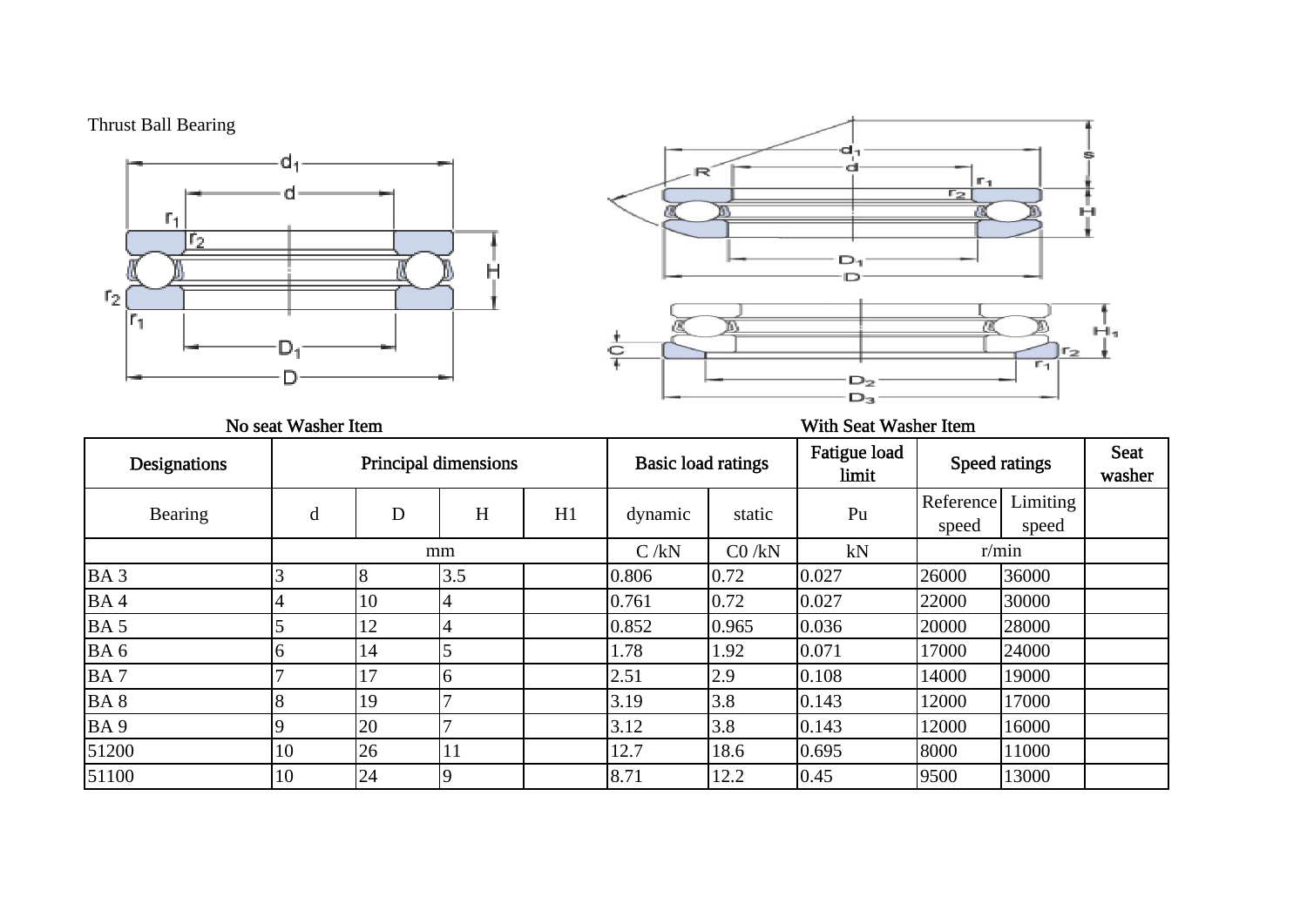| 51201 | 12 | 28 | 11   |    | 13.3 | 20.8 | 0.765 | 8000 | 11000 |              |
|-------|----|----|------|----|------|------|-------|------|-------|--------------|
| 51101 | 12 | 26 | 9    |    | 10.4 | 16.6 | 0.62  | 9000 | 13000 |              |
| 53201 | 12 | 28 | 11.4 | 13 | 13.3 | 20.8 | 0.765 | 8000 | 11000 | <b>U</b> 201 |
| 51202 | 15 | 32 | 12   |    | 15.9 | 25   | 0.915 | 7000 | 10000 |              |
| 51102 | 15 | 28 | 9    |    | 10.6 | 18.3 | 0.67  | 8500 | 12000 |              |
| 53202 | 15 | 32 | 13.3 | 15 | 15.9 | 25   | 0.915 | 7000 | 10000 | <b>U</b> 202 |
| 51203 | 17 | 35 | 12   |    | 16.3 | 27   |       | 6700 | 9500  |              |
| 51103 | 17 | 30 | 9    |    | 11.4 | 21.2 | 0.78  | 8500 | 12000 |              |
| 53203 | 17 | 35 | 13.2 | 15 | 16.3 | 27   |       | 6700 | 9500  | U 203        |
| 51204 | 20 | 40 | 14   |    | 21.2 | 37.5 | 1.4   | 6000 | 8000  |              |
| 51104 | 20 | 35 | 10   |    | 15.1 | 29   | 1.08  | 7500 | 10000 |              |
| 53204 | 20 | 40 | 14.7 | 17 | 21.2 | 37.5 | 1.4   | 5600 | 8000  | <b>U</b> 204 |
| 51405 | 25 | 60 | 24   |    | 42.3 | 67   | 2.45  | 3600 | 5000  |              |
| 51305 | 25 | 52 | 18   |    | 34.5 | 60   | 2.24  | 4500 | 6300  |              |
| 51205 | 25 | 47 | 15   |    | 26.5 | 50   | 1.86  | 5300 | 7500  |              |
| 51105 | 25 | 42 | 11   |    | 18.2 | 39   | 1.43  | 6300 | 9000  |              |
| 53205 | 25 | 47 | 16.7 | 19 | 26.5 | 50   | 1.86  | 5000 | 7000  | <b>U</b> 205 |
| 51406 | 30 | 70 | 28   |    | 70.2 | 122  | 4.5   | 3000 | 4300  |              |
| 51306 | 30 | 60 | 21   |    | 35.8 | 65.5 | 2.4   | 3800 | 5300  |              |
| 51206 | 30 | 52 | 16   |    | 25.1 | 51   | 1.86  | 4800 | 6700  |              |
| 51106 | 30 | 47 | 11   |    | 19   | 43   | 1.6   | 6000 | 8500  |              |
| 53306 | 30 | 60 | 22.6 | 25 | 35.8 | 65.5 | 2.4   | 3800 | 5300  | <b>U</b> 306 |
| 53206 | 30 | 52 | 17.8 | 20 | 25.1 | 51   | 1.86  | 4500 | 6300  | <b>U</b> 206 |
| 51407 | 35 | 80 | 32   |    | 76.1 | 137  | 5.1   | 2600 | 3600  |              |
| 51307 | 35 | 68 | 24   |    | 49.4 | 96.5 | 3.55  | 3400 | 4800  |              |
| 51207 | 35 | 62 | 18   |    | 35.1 | 73.5 | 2.7   | 4000 | 5600  |              |
| 51107 | 35 | 52 | 12   |    | 19.9 | 51   | 1.86  | 5600 | 7500  |              |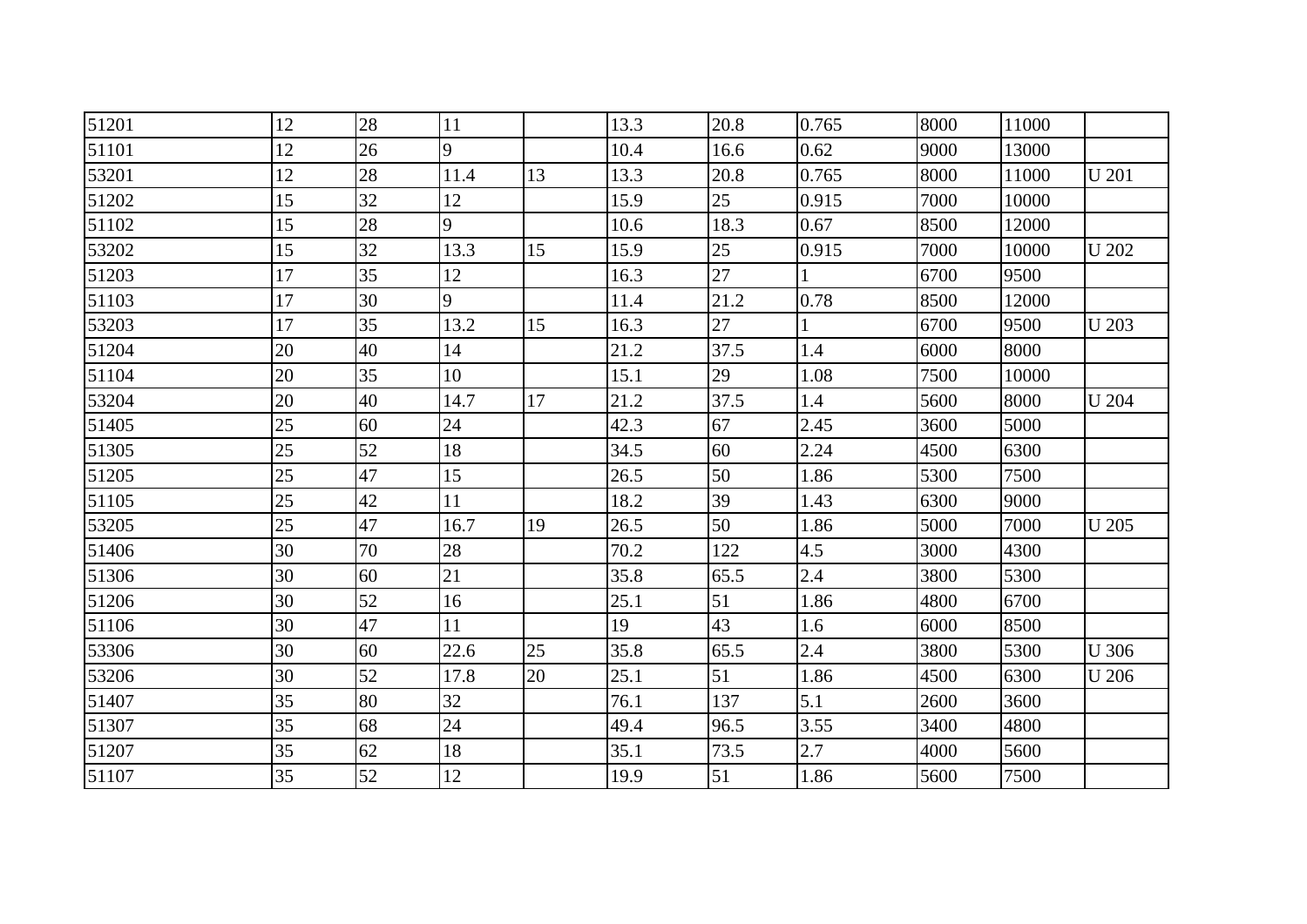| 53307 | 35 | 68  | 25.6 | 28 | 49.4 | 96.5 | 3.55 | 3200 | 4500 | <b>U</b> 307 |
|-------|----|-----|------|----|------|------|------|------|------|--------------|
| 53207 | 35 | 62  | 19.9 | 22 | 35.1 | 73.5 | 2.7  | 4000 | 5600 | <b>U</b> 207 |
| 51408 | 40 | 90  | 36   |    | 95.6 | 183  | 6.8  | 2400 | 3400 |              |
| 51308 | 40 | 78  | 26   |    | 61.8 | 122  | 4.5  | 3000 | 4300 |              |
| 51208 | 40 | 68  | 19   |    | 44.2 | 96.5 | 3.6  | 3800 | 5300 |              |
| 51108 | 40 | 60  | 13   |    | 25.5 | 63   | 2.32 | 5000 | 7000 |              |
| 53408 | 40 | 90  | 38.2 | 42 | 95.6 | 183  | 6.8  | 2400 | 3200 | <b>U</b> 408 |
| 53308 | 40 | 78  | 28.5 | 31 | 61.8 | 122  | 4.5  | 2800 | 4000 | <b>U</b> 308 |
| 53208 | 40 | 68  | 20.3 | 23 | 44.2 | 96.5 | 3.6  | 3600 | 5300 | <b>U</b> 208 |
| 51409 | 45 | 100 | 39   |    | 124  | 240  | 9    | 2200 | 3000 |              |
| 51309 | 45 | 85  | 28   |    | 76.1 | 153  | 5.6  | 2800 | 4000 |              |
| 51209 | 45 | 73  | 20   |    | 39   | 86.5 | 3.2  | 3600 | 5000 |              |
| 51109 | 45 | 65  | 14   |    | 26.5 | 69.5 | 2.55 | 4500 | 6300 |              |
| 53309 | 45 | 85  | 30.1 | 33 | 76.1 | 153  | 5.6  | 2600 | 3800 | <b>U</b> 309 |
| 53209 | 45 | 73  | 21.3 | 24 | 39   | 86.5 | 3.2  | 3400 | 4800 | U 209        |
| 51410 | 50 | 110 | 43   |    | 159  | 340  | 12.5 | 2000 | 2800 |              |
| 51310 | 50 | 95  | 31   |    | 81.9 | 170  | 6.3  | 2600 | 3600 |              |
| 51210 | 50 | 78  | 22   |    | 49.4 | 116  | 4.3  | 3400 | 4500 |              |
| 51110 | 50 | 70  | 14   |    | 27   | 75   | 2.8  | 4300 | 6300 |              |
| 53410 | 50 | 110 | 45.6 | 50 | 159  | 340  | 12.5 | 1900 | 2600 | U 410        |
| 53310 | 50 | 95  | 34.3 | 37 | 81.9 | 170  | 6.3  | 2400 | 3400 | U 310        |
| 53210 | 50 | 78  | 23.5 | 26 | 49.4 | 116  | 4.3  | 3200 | 4500 | <b>U210</b>  |
| 51411 | 55 | 120 | 48   |    | 195  | 400  | 14.6 | 1800 | 2400 |              |
| 51311 | 55 | 105 | 35   |    | 101  | 224  | 8.3  | 2200 | 3200 |              |
| 51211 | 55 | 90  | 25   |    | 58.5 | 134  | 4.9  | 2800 | 4000 |              |
| 51111 | 55 | 78  | 16   |    | 30.2 | 81.5 | 3    | 3800 | 5300 |              |
| 53411 | 55 | 120 | 50.5 | 55 | 195  | 400  | 14.6 | 1700 | 2400 | U 411        |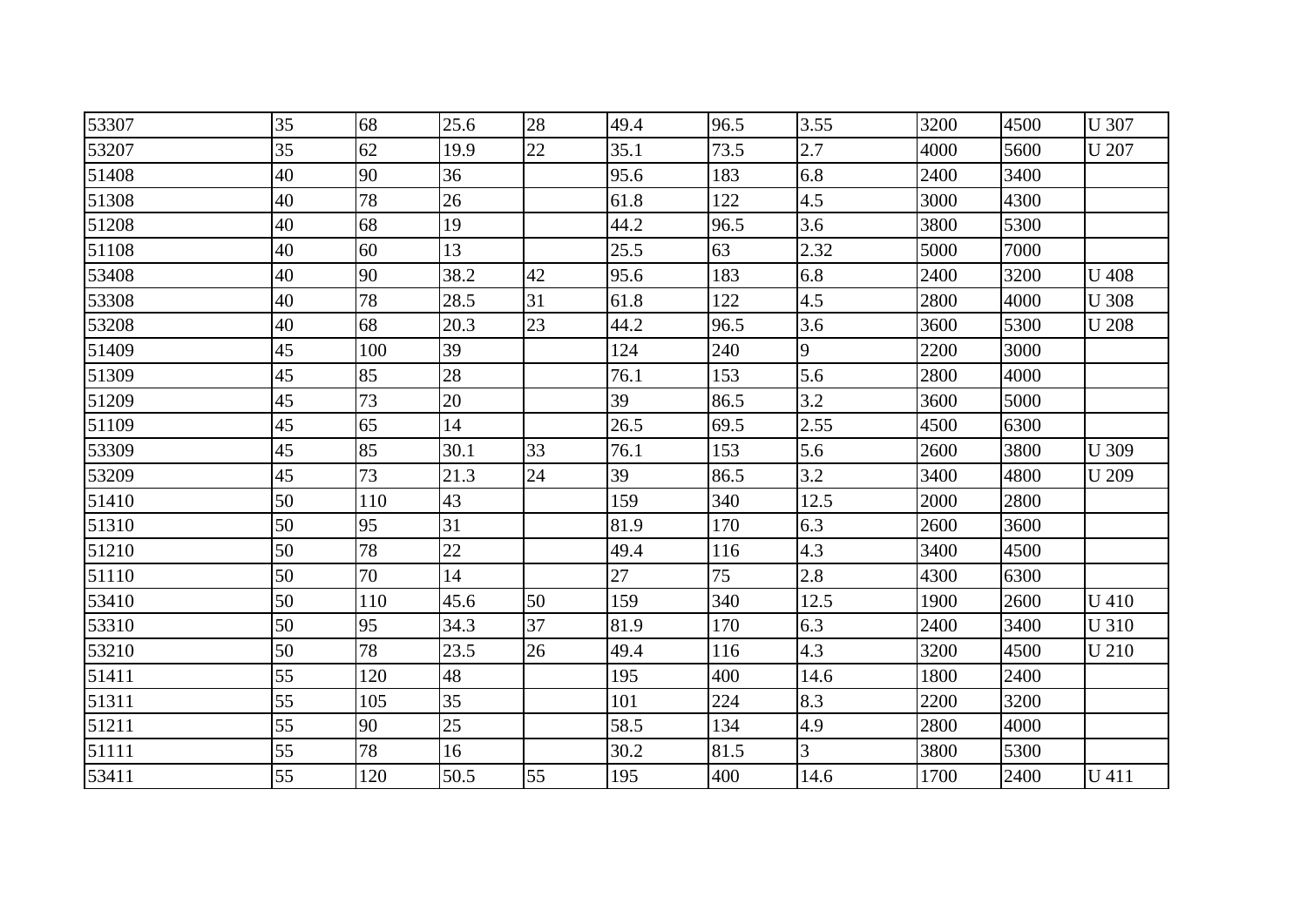| 53311   | 55 | 105 | 39.3 | 42 | 101  | 224 | 8.3            | 2200 | 3000 | <b>U311</b>  |
|---------|----|-----|------|----|------|-----|----------------|------|------|--------------|
| 53211   | 55 | 90  | 27.3 | 30 | 58.5 | 134 | 4.9            | 2800 | 3800 | U 211        |
| 51312   | 60 | 110 | 35   |    | 101  | 224 | 8.3            | 2200 | 3000 |              |
| 51212   | 60 | 95  | 26   |    | 59.2 | 140 | 5.1            | 2800 | 3800 |              |
| 51112   | 60 | 85  | 17   |    | 41.6 | 122 | 4.55           | 3600 | 5000 |              |
| 51412 M | 60 | 130 | 51   |    | 199  | 430 | 16             | 1600 | 2200 |              |
| 53312   | 60 | 110 | 38.3 | 42 | 101  | 224 | 8.3            | 2000 | 3000 | <b>U312</b>  |
| 53212   | 60 | 95  | 28   | 31 | 59.2 | 140 | 5.1            | 2600 | 3600 | U 212        |
| 53412 M | 60 | 130 | 54   | 58 | 199  | 430 | 16             | 1600 | 2200 | U 412        |
| 51313   | 65 | 115 | 36   |    | 106  | 240 | 8.8            | 2000 | 3000 |              |
| 51213   | 65 | 100 | 27   |    | 60.5 | 150 | 5.5            | 2600 | 3600 |              |
| 51413 M | 65 | 140 | 56   |    | 216  | 490 | 18             | 1500 | 2200 |              |
| 51113   | 65 | 90  | 18   |    | 37.7 | 108 | $\overline{4}$ | 3400 | 4800 |              |
| 53313   | 65 | 115 | 39.4 | 43 | 106  | 240 | 8.8            | 2000 | 2800 | U 313        |
| 53213   | 65 | 100 | 28.7 | 32 | 60.5 | 150 | 5.5            | 2600 | 3600 | U 213        |
| 53414 M | 70 | 150 | 63.6 | 69 | 234  | 550 | 19.3           | 1400 | 2000 | U 414        |
| 51314   | 70 | 125 | 40   |    | 135  | 320 | 11.8           | 1900 | 2600 |              |
| 51414 M | 70 | 150 | 60   |    | 234  | 550 | 19.3           | 1400 | 2000 |              |
| 51214   | 70 | 105 | 27   |    | 62.4 | 160 | 5.85           | 2600 | 3600 |              |
| 51114   | 70 | 95  | 18   |    | 40.3 | 120 | 4.4            | 3400 | 4500 |              |
| 53314   | 70 | 125 | 44.2 | 48 | 135  | 320 | 11.8           | 1800 | 2600 | <b>U</b> 314 |
| 53214   | 70 | 105 | 27   | 32 | 62.4 | 160 | 5.85           | 2600 | 3600 | <b>U214</b>  |
| 53415 M | 75 | 160 | 69   | 75 | 251  | 610 | 20.8           | 1300 | 1800 | U 415        |
| 51415 M | 75 | 160 | 65   |    | 251  | 610 | 20.8           | 1300 | 1800 |              |
| 51315   | 75 | 135 | 44   |    | 163  | 390 | 14             | 1700 | 2400 |              |
| 51215   | 75 | 110 | 27   |    | 63.7 | 170 | 6.2            | 2400 | 3400 |              |
| 51115   | 75 | 100 | 19   |    | 44.2 | 134 | 4.9            | 3200 | 4300 |              |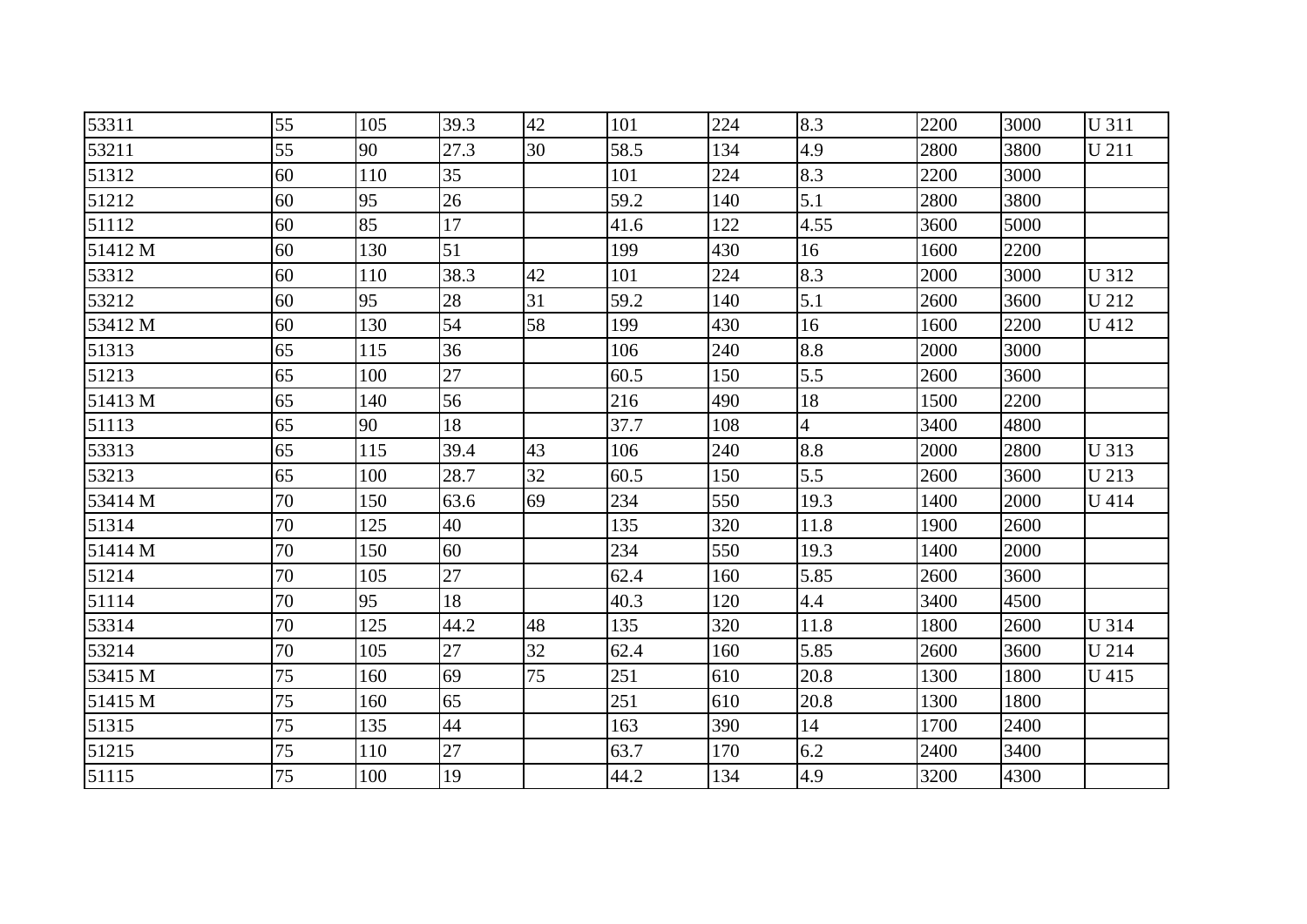| 53315   | 75  | 135 | 48.1 | 52 | 163  | 390  | 14   | 1700 | 2400 | <b>U315</b>  |
|---------|-----|-----|------|----|------|------|------|------|------|--------------|
| 53215   | 75  | 110 | 28.3 | 32 | 63.7 | 170  | 6.2  | 2400 | 3400 | U 215        |
| 51416 M | 80  | 170 | 68   |    | 302  | 750  | 25   | 1200 | 1700 |              |
| 51316   | 80  | 140 | 44   |    | 159  | 390  | 13.7 | 1700 | 2400 |              |
| 51216   | 80  | 115 | 28   |    | 76.1 | 208  | 7.65 | 2400 | 3400 |              |
| 51116   | 80  | 105 | 19   |    | 44.9 | 140  | 5.1  | 3000 | 4300 |              |
| 53316   | 80  | 140 | 47.6 | 52 | 159  | 390  | 13.7 | 1600 | 2200 | U 316        |
| 53216   | 80  | 115 | 29.5 | 33 | 76.1 | 208  | 7.65 | 2400 | 3200 | U 216        |
| 51317   | 85  | 150 | 49   |    | 174  | 405  | 14   | 1600 | 2200 |              |
| 51217   | 85  | 125 | 31   |    | 97.5 | 275  | 9.8  | 2200 | 3000 |              |
| 51117   | 85  | 110 | 19   |    | 44.9 | 146  | 5.4  | 3000 | 4300 |              |
| 53317   | 85  | 150 | 53.1 | 58 | 174  | 405  | 14   | 1500 | 2000 | U 317        |
| 53217   | 85  | 125 | 33.1 | 37 | 97.5 | 275  | 9    | 2000 | 3000 | U 217        |
| 51417 M | 85  | 180 | 72   |    | 286  | 750  | 24   | 1200 | 1600 |              |
| 51318   | 90  | 155 | 50   |    | 182  | 440  | 14.6 | 1500 | 2200 |              |
| 51218   | 90  | 135 | 35   |    | 112  | 290  | 10.4 | 2000 | 2800 |              |
| 51118   | 90  | 120 | 22   |    | 59.2 | 208  | 7.5  | 2600 | 3800 |              |
| 53318   | 90  | 155 | 54.6 | 59 | 182  | 440  | 14.6 | 1400 | 2000 | <b>U318</b>  |
| 53418 M | 90  | 190 | 81.2 | 88 | 307  | 815  | 25.5 | 1100 | 1500 | U 418        |
| 53218   | 90  | 135 | 38.5 | 42 | 112  | 290  | 10.4 | 1900 | 2600 | U 218        |
| 51418 M | 90  | 190 | 77   |    | 307  | 815  | 25.5 | 1100 | 1500 |              |
| 51420 M | 100 | 210 | 85   |    | 371  | 1060 | 31.5 | 950  | 1400 |              |
| 51320   | 100 | 170 | 55   |    | 225  | 570  | 18.3 | 1400 | 1900 |              |
| 51220   | 100 | 150 | 38   |    | 119  | 325  | 10.8 | 1800 | 2400 |              |
| 53420 M | 100 | 210 | 90   | 98 | 371  | 1060 | 31.5 | 950  | 1300 | <b>U</b> 420 |
| 51120   | 100 | 135 | 25   |    | 80.6 | 265  | 9.15 | 2400 | 3200 |              |
| 53320   | 100 | 170 | 59.2 | 64 | 225  | 570  | 18.3 | 1300 | 1800 | <b>U</b> 320 |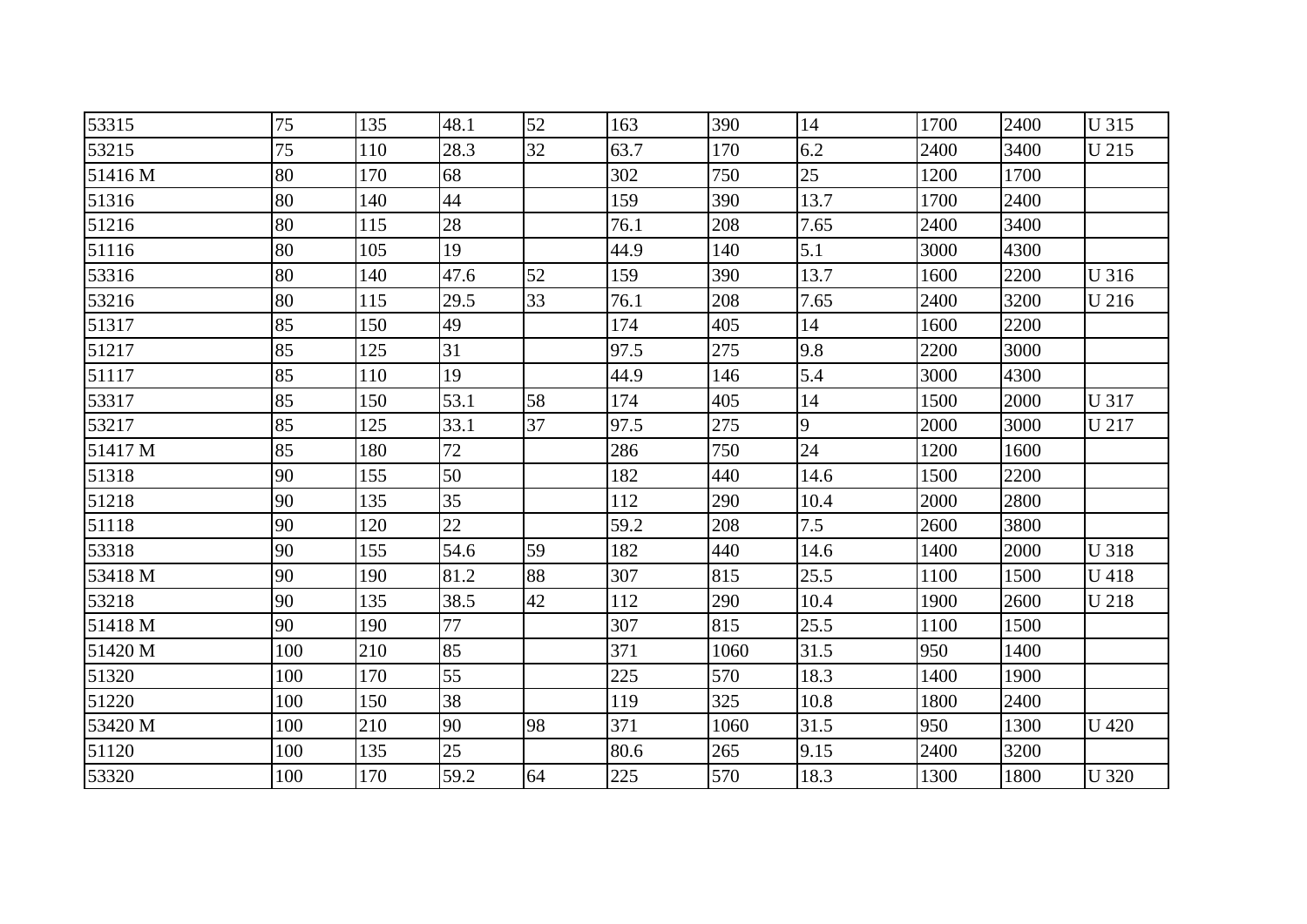| 53220   | 100 | 150 | 40.9 | 45 | 119  | 325  | 10.8 | 1700 | 2400 | <b>U</b> 220 |
|---------|-----|-----|------|----|------|------|------|------|------|--------------|
| 51322 M | 110 | 190 | 63   |    | 291  | 800  | 24.5 | 1200 | 1700 |              |
| 53322 M | 110 | 190 | 67.2 | 72 | 281  | 815  | 24.5 | 1100 | 1600 | <b>U</b> 322 |
| 51222   | 110 | 160 | 38   |    | 125  | 365  | 11.6 | 1700 | 2400 |              |
| 51122   | 110 | 145 | 25   |    | 83.2 | 285  | 9.5  | 2200 | 3200 |              |
| 53222   | 110 | 160 | 40.2 | 45 | 125  | 365  | 11.6 | 1700 | 2400 | <b>U</b> 222 |
| 51422 M | 110 | 230 | 95   |    | 410  | 1220 | 34.5 | 900  | 1300 |              |
| 51224   | 120 | 170 | 39   |    | 127  | 390  | 11.8 | 1600 | 2200 |              |
| 51124   | 120 | 155 | 25   |    | 85.2 | 305  | 9.65 | 2200 | 3000 |              |
| 51424 M | 120 | 250 | 102  |    | 432  | 1320 | 36   | 800  | 1100 |              |
| 53324 M | 120 | 210 | 74.1 | 80 | 325  | 980  | 28.5 | 1000 | 1400 | <b>U</b> 324 |
| 53224   | 120 | 170 | 40.8 | 46 | 127  | 390  | 11.8 | 1500 | 2200 | <b>U</b> 224 |
| 51324 M | 120 | 210 | 70   |    | 332  | 980  | 28   | 1100 | 1500 |              |
| 51426 M | 130 | 270 | 110  |    | 520  | 1730 | 45   | 750  | 1000 |              |
| 51226   | 130 | 190 | 45   |    | 186  | 585  | 17   | 1400 | 2000 |              |
| 51126   | 130 | 170 | 30   |    | 119  | 440  | 13.4 | 1900 | 2600 |              |
| 51326 M | 130 | 225 | 75   |    | 351  | 1060 | 30   | 1000 | 1400 |              |
| 53226   | 130 | 190 | 47.9 | 53 | 186  | 585  | 17   | 1300 | 1800 | <b>U</b> 226 |
| 51428 M | 140 | 280 | 112  |    | 520  | 1730 | 44   | 700  | 1000 |              |
| 51328 M | 140 | 240 | 80   |    | 416  | 1370 | 36.5 | 950  | 1300 |              |
| 51228   | 140 | 200 | 46   |    | 208  | 630  | 18   | 1400 | 1900 |              |
| 51128   | 140 | 180 | 31   |    | 111  | 440  | 12.9 | 1800 | 2600 |              |
| 53228   | 140 | 200 | 48.6 | 55 | 190  | 620  | 17.6 | 1300 | 1800 | <b>U228</b>  |
| 51430 M | 150 | 300 | 120  |    | 559  | 1960 | 48   | 670  | 950  |              |
| 51330 M | 150 | 250 | 80   |    | 423  | 1460 | 39   | 900  | 1300 |              |
| 51230 M | 150 | 215 | 50   |    | 247  | 800  | 21.6 | 1300 | 1800 |              |
| 51130 M | 150 | 190 | 31   |    | 111  | 440  | 12.5 | 1700 | 2400 |              |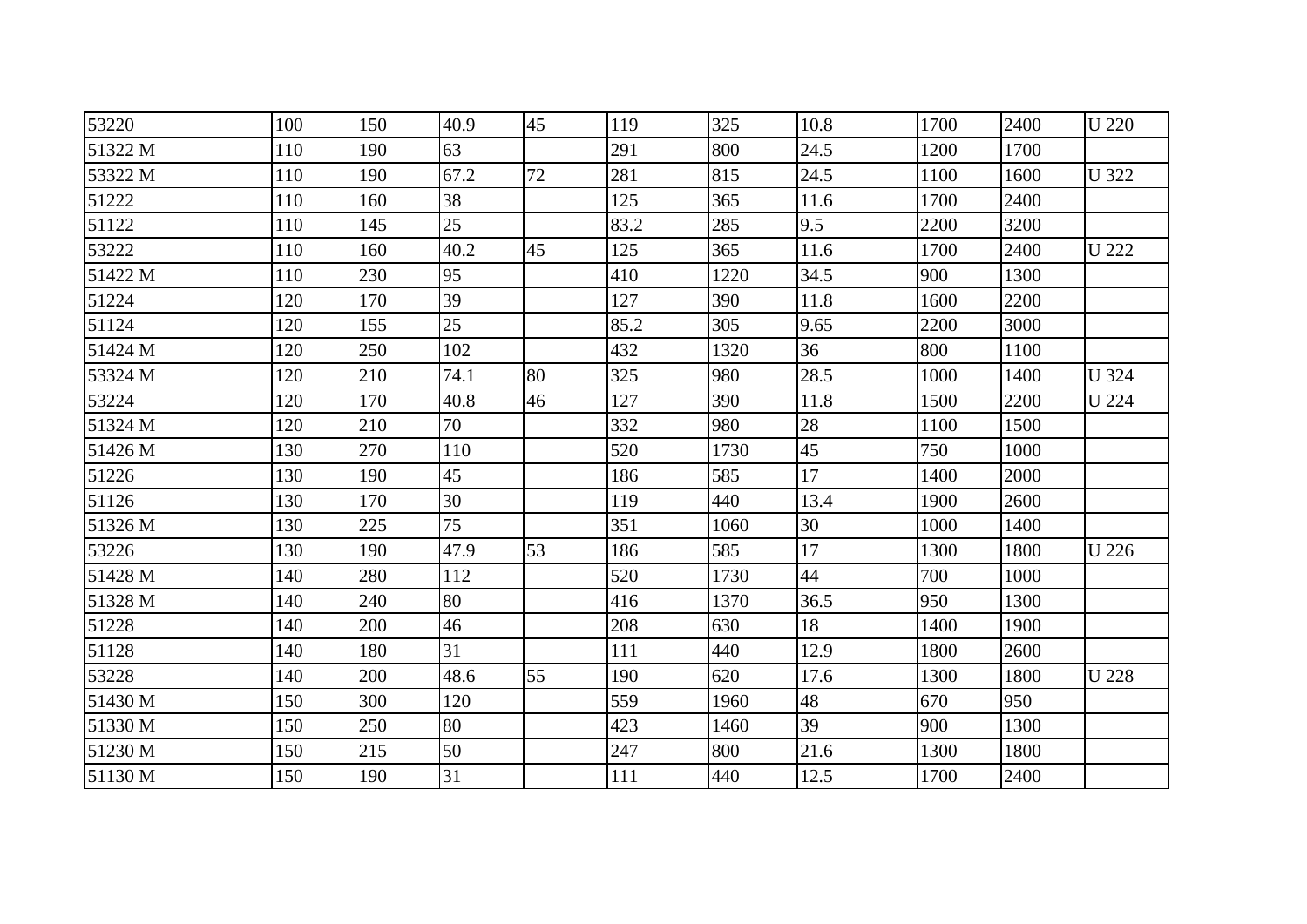| 51332 M | 160 | 270 | 87  | 442 | 1600 | 40   | 850  | 1200 |  |
|---------|-----|-----|-----|-----|------|------|------|------|--|
| 51232 M | 160 | 225 | 51  | 247 | 800  | 21.2 | 1200 | 1700 |  |
| 51132 M | 160 | 200 | 31  | 112 | 465  | 12.9 | 1700 | 2400 |  |
| 51234 M | 170 | 240 | 55  | 281 | 980  | 25   | 1100 | 1600 |  |
| 51134 M | 170 | 215 | 34  | 133 | 540  | 14.3 | 1600 | 2200 |  |
| 51334 M | 170 | 280 | 87  | 449 | 1700 | 41.5 | 800  | 1100 |  |
| 51136 M | 180 | 225 | 34  | 135 | 570  | 15   | 1500 | 2200 |  |
| 51336 M | 180 | 300 | 95  | 520 | 2000 | 47.5 | 750  | 1100 |  |
| 51236 M | 180 | 250 | 56  | 296 | 1080 | 27   | 1100 | 1500 |  |
| 51338 M | 190 | 320 | 105 | 559 | 2200 | 51   | 700  | 950  |  |
| 51238 M | 190 | 270 | 62  | 338 | 1250 | 30   | 1000 | 1400 |  |
| 51138 M | 190 | 240 | 37  | 172 | 710  | 18   | 1400 | 2000 |  |
| 51140 M | 200 | 250 | 37  | 168 | 710  | 17.6 | 1400 | 1900 |  |
| 51340 M | 200 | 340 | 110 | 624 | 2600 | 58.5 | 630  | 900  |  |
| 51240 M | 200 | 280 | 62  | 332 | 1250 | 30   | 1000 | 1400 |  |
| 51244 M | 220 | 300 | 63  | 358 | 1460 | 33.5 | 950  | 1300 |  |
| 51144 M | 220 | 270 | 37  | 178 | 800  | 19   | 1300 | 1900 |  |
| 51148 M | 240 | 300 | 45  | 234 | 1040 | 23.6 | 1100 | 1600 |  |
| 51248 M | 240 | 340 | 78  | 449 | 1960 | 42.5 | 800  | 1100 |  |
| 51152 M | 260 | 320 | 45  | 238 | 1100 | 24   | 1100 | 1500 |  |
| 51252 M | 260 | 360 | 79  | 488 | 2240 | 46.5 | 750  | 1100 |  |
| 51256 M | 280 | 380 | 80  | 488 | 2320 | 47.5 | 750  | 1000 |  |
| 51156 M | 280 | 350 | 53  | 319 | 1460 | 30.5 | 950  | 1300 |  |
| 51260 M | 300 | 420 | 95  | 585 | 3000 | 57   | 630  | 850  |  |
| 51160 M | 300 | 380 | 62  | 364 | 1760 | 35.5 | 850  | 1200 |  |
| 51164 M | 320 | 400 | 63  | 371 | 1860 | 36.5 | 800  | 1100 |  |
| 51264 F | 320 | 440 | 95  | 572 | 3000 | 56   | 600  | 850  |  |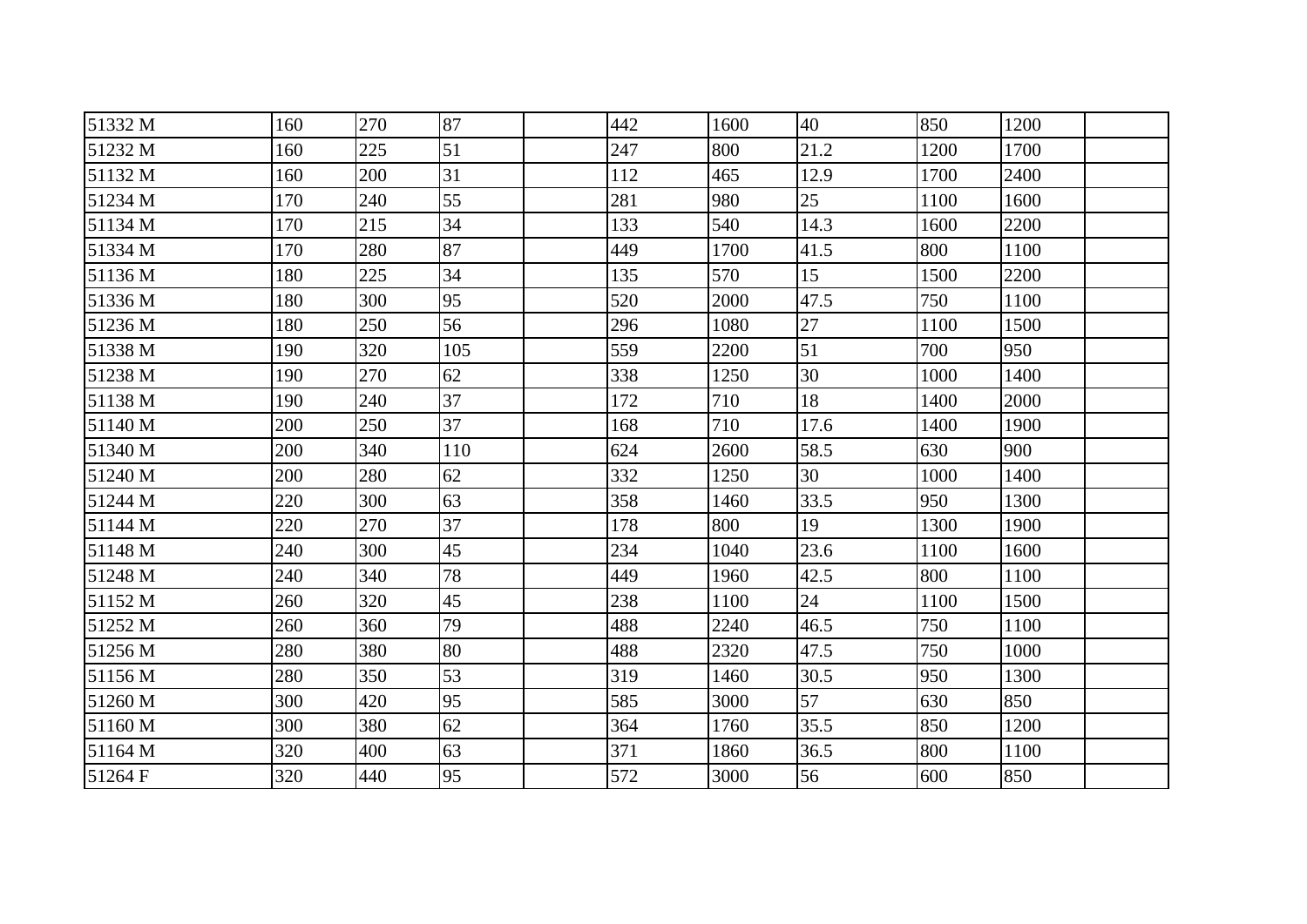| 51264 M            | 320   | 440   | 95  | 572  | 3000 | 56   | 600  | 850  |  |
|--------------------|-------|-------|-----|------|------|------|------|------|--|
| 51268 F            | 340   | 460   | 96  | 605  | 3200 | 58.5 | 600  | 800  |  |
| 51168 M            | 340   | 420   | 64  | 377  | 1960 | 37.5 | 800  | 1100 |  |
| 51368 F            | 340   | 540   | 160 | 1040 | 5850 | 10.4 | 400  | 560  |  |
| 59172 F            | 360   | 440   | 48  | 255  | 1500 | 27.5 | 900  | 1200 |  |
| 51272 F            | 360   | 500   | 110 | 741  | 4150 | 73.5 | 530  | 750  |  |
| 51172 F            | 360   | 440   | 65  | 390  | 2080 | 38   | 750  | 1100 |  |
| BD1B 634132        | 366   | 440   | 65  | 296  | 1460 | 27   | 750  | 110  |  |
| 351793             | 380   | 460   | 36  | 186  | 1140 | 20.8 | 1000 | 1400 |  |
| 59176 F            | 380   | 460   | 48  | 255  | 1530 | 28   | 850  | 1200 |  |
| 51276 F            | 380   | 520   | 112 | 728  | 4150 | 72   | 500  | 700  |  |
| 51176 F            | 380   | 460   | 65  | 397  | 2200 | 40   | 750  | 1000 |  |
| 51080F             | 400   | 440   | 30  | 124  | 830  | 16.3 | 1100 | 1600 |  |
| 59180 F            | 400   | 480   | 48  | 260  | 1630 | 28.5 | 850  | 1200 |  |
| 51280 F            | 400   | 540   | 112 | 761  | 4500 | 76.5 | 500  | 700  |  |
| 51180 F            | 400   | 480   | 65  | 403  | 2280 | 40.5 | 700  | 1000 |  |
| <b>BD1B 351955</b> | 415.2 | 544.9 | 125 | 923  | 5700 | 96.5 | 450  | 630  |  |
| 59184 F            | 420   | 500   | 48  | 265  | 1700 | 30   | 850  | 1200 |  |
| 51284 F            | 420   | 580   | 130 | 884  | 5500 | 90   | 430  | 600  |  |
| 51184 F            | 420   | 500   | 65  | 410  | 2400 | 41.5 | 700  | 1000 |  |
| 51084 F            | 420   | 460   | 30  | 125  | 880  | 16.6 | 1100 | 1600 |  |
| 51088 F            | 440   | 480   | 30  | 127  | 915  | 17   | 1100 | 1500 |  |
| 59188 F            | 440   | 540   | 60  | 238  | 1500 | 25   | 700  | 1000 |  |
| 51288 F            | 440   | 600   | 130 | 904  | 5700 | 93   | 430  | 600  |  |
| 51188 F            | 440   | 540   | 80  | 527  | 3250 | 55   | 600  | 850  |  |
| <b>BD1B 634131</b> | 440   | 520   | 65  | 302  | 1630 | 27.5 | 670  | 950  |  |
| 51092 F            | 460   | 500   | 30  | 130  | 950  | 17.6 | 1100 | 1500 |  |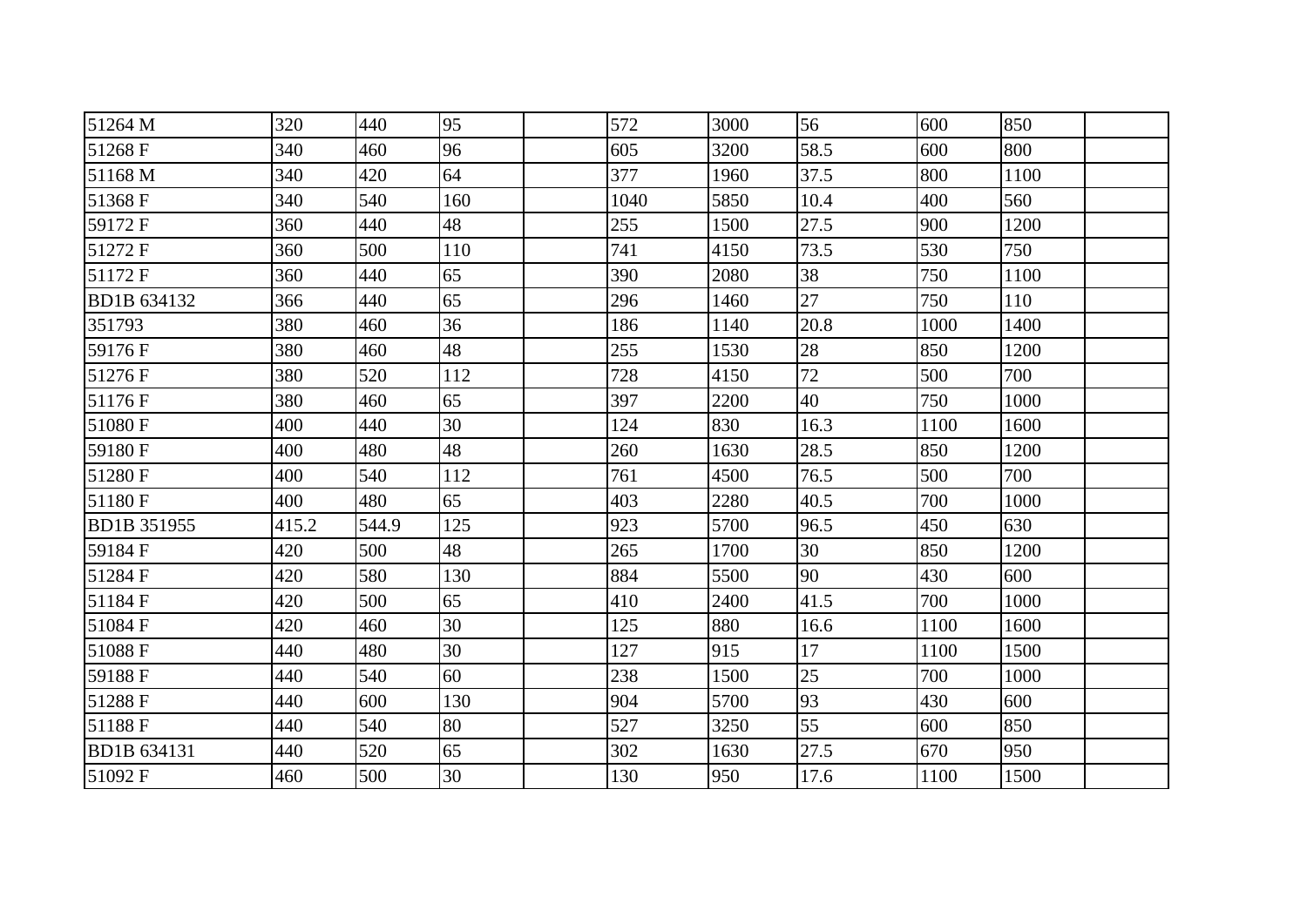| 51292 F         | 460 | 620 | 130 | 923  | 5850 | 95   | 430  | 600  |
|-----------------|-----|-----|-----|------|------|------|------|------|
| 59192 F         | 460 | 560 | 60  | 242  | 1430 | 25   | 700  | 950  |
| 51192 F         | 460 | 560 | 80  | 527  | 3250 | 54   | 600  | 800  |
| 59196 F         | 480 | 580 | 60  | 442  | 2800 | 45   | 670  | 950  |
| 51296 F         | 480 | 650 | 135 | 995  | 6550 | 102  | 400  | 560  |
| 51196 F         | 480 | 580 | 80  | 540  | 3550 | 56   | 560  | 800  |
| 51096 F         | 480 | 520 | 30  | 133  | 1000 | 18   | 1000 | 1500 |
| 510/500 F       | 500 | 540 | 30  | 133  | 1120 | 18.3 | 1000 | 1400 |
| 591/500 F       | 500 | 600 | 60  | 449  | 2900 | 46.5 | 670  | 950  |
| 512/500 F       | 500 | 670 | 135 | 1010 | 6800 | 104  | 380  | 530  |
| 511/500 F       | 500 | 600 | 80  | 553  | 3600 | 57   | 560  | 800  |
| 510/530 F       | 530 | 580 | 38  | 203  | 1600 | 25   | 850  | 1200 |
| 591/530 F       | 530 | 640 | 67  | 468  | 3150 | 48   | 600  | 850  |
| 511/530 F       | 530 | 640 | 85  | 650  | 4400 | 68   | 530  | 750  |
| 351794          | 530 | 590 | 36  | 178  | 1370 | 21.6 | 900  | 1200 |
| 591/560 F       | 560 | 670 | 67  | 475  | 3250 | 49   | 600  | 800  |
| 511/560 F       | 560 | 670 | 85  | 650  | 4650 | 68   | 500  | 700  |
| 510/560 F       | 560 | 610 | 38  | 203  | 1660 | 25   | 850  | 1200 |
| 510/600 F       | 600 | 650 | 38  | 212  | 1800 | 26.5 | 800  | 1100 |
| 350769          | 600 | 800 | 90  | 676  | 5000 | 69.5 | 450  | 630  |
| 591/600 F       | 600 | 710 | 67  | 475  | 3400 | 49   | 560  | 800  |
| 511/600 F       | 600 | 710 | 85  | 663  | 4800 | 69.5 | 500  | 700  |
| <b>BD1-8000</b> | 600 | 870 | 118 | 1120 | 8000 | 118  | 220  | 300  |
| 510/630 F       | 630 | 680 | 38  | 221  | 1930 | 28   | 800  | 1100 |
| 591/630 F       | 630 | 750 | 73  | 540  | 4000 | 57   | 530  | 750  |
| 511/630 F       | 630 | 750 | 95  | 728  | 5400 | 76.5 | 450  | 630  |
| 511/670 M       | 670 | 800 | 105 | 852  | 6700 | 91.5 | 400  | 560  |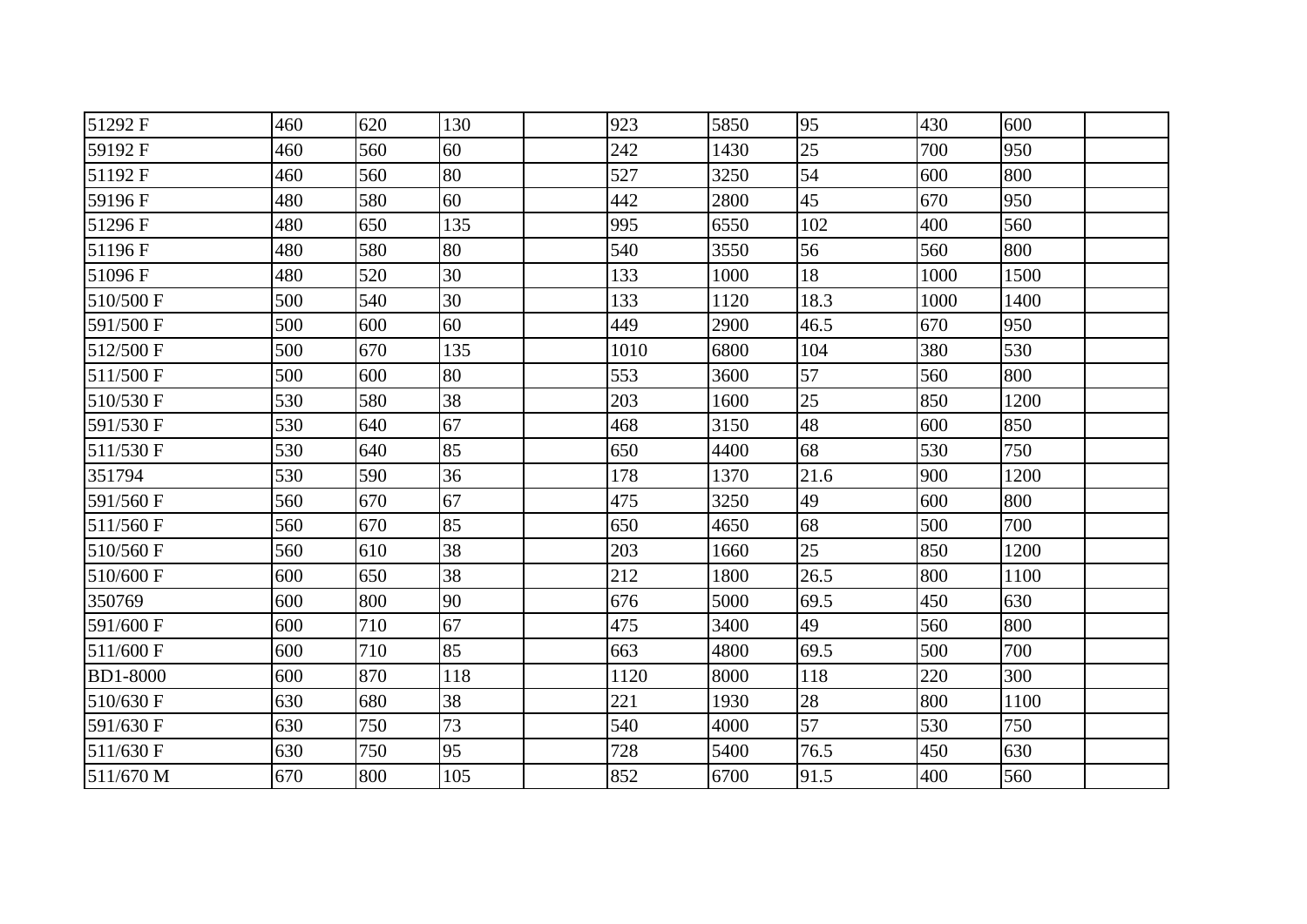| 510/670 F  | 670  | 730  | 45  | 286  | 2400  | 34   | 700 | 950 |  |
|------------|------|------|-----|------|-------|------|-----|-----|--|
| 591/670 F  | 670  | 800  | 78  | 540  | 4150  | 57   | 480 | 670 |  |
| 511/670 F  | 670  | 800  | 105 | 852  | 6700  | 91.5 | 400 | 560 |  |
| 591/710 JR | 710  | 845  | 85  | 676  | 5400  | 72   | 450 | 630 |  |
| 510/710 F  | 710  | 780  | 53  | 358  | 2850  | 39   | 600 | 850 |  |
| 511/710 F  | 710  | 850  | 112 | 936  | 7650  | 100  | 380 | 530 |  |
| 591/750 F  | 750  | 900  | 90  | 741  | 6400  | 83   | 400 | 600 |  |
| 591/750 M  | 750  | 900  | 90  | 741  | 6200  | 80   | 400 | 600 |  |
| 511/750 M  | 750  | 900  | 120 | 1010 | 8650  | 110  | 340 | 480 |  |
| 510/750 F  | 750  | 820  | 53  | 364  | 3050  | 40.5 | 600 | 850 |  |
| 511/800 F  | 800  | 950  | 120 | 1010 | 9000  | 112  | 340 | 480 |  |
| 591/800 M  | 800  | 950  | 90  | 761  | 6550  | 83   | 400 | 560 |  |
| 510/800 F  | 800  | 870  | 53  | 371  | 3200  | 40.5 | 560 | 800 |  |
| 511/850 F  | 850  | 1000 | 120 | 1060 | 9500  | 116  | 320 | 450 |  |
| 510/850 M  | 850  | 920  | 53  | 377  | 3450  | 43   | 560 | 800 |  |
| 591/850 M  | 850  | 1000 | 90  | 761  | 6800  | 83   | 380 | 560 |  |
| 511/900 F  | 900  | 1060 | 130 | 1120 | 10400 | 125  | 300 | 430 |  |
| 591/900 M  | 900  | 1060 | 95  | 630  | 7650  | 90   | 360 | 500 |  |
| 511/900 M  | 900  | 1060 | 130 | 1120 | 10400 | 125  | 300 | 430 |  |
| 510/900 M  | 900  | 980  | 63  | 527  | 4900  | 58.5 | 480 | 670 |  |
| 511/950 F  | 950  | 1120 | 135 | 1330 | 12000 | 137  | 280 | 400 |  |
| 510/950 M  | 950  | 1080 | 63  | 540  | 5100  | 60   | 480 | 670 |  |
| 591/950 M  | 950  | 1120 | 103 | 852  | 8150  | 95   | 340 | 480 |  |
| 591/1000 M | 1000 | 1180 | 109 | 923  | 9150  | 102  | 320 | 430 |  |
| 510/1000 M | 1000 | 1090 | 70  | 572  | 5500  | 63   | 430 | 600 |  |
| 511/1000 F | 1000 | 1180 | 140 | 1330 | 13200 | 150  | 260 | 380 |  |
| 511/1060 M | 1060 | 1250 | 150 | 1430 | 15000 | 163  | 240 | 340 |  |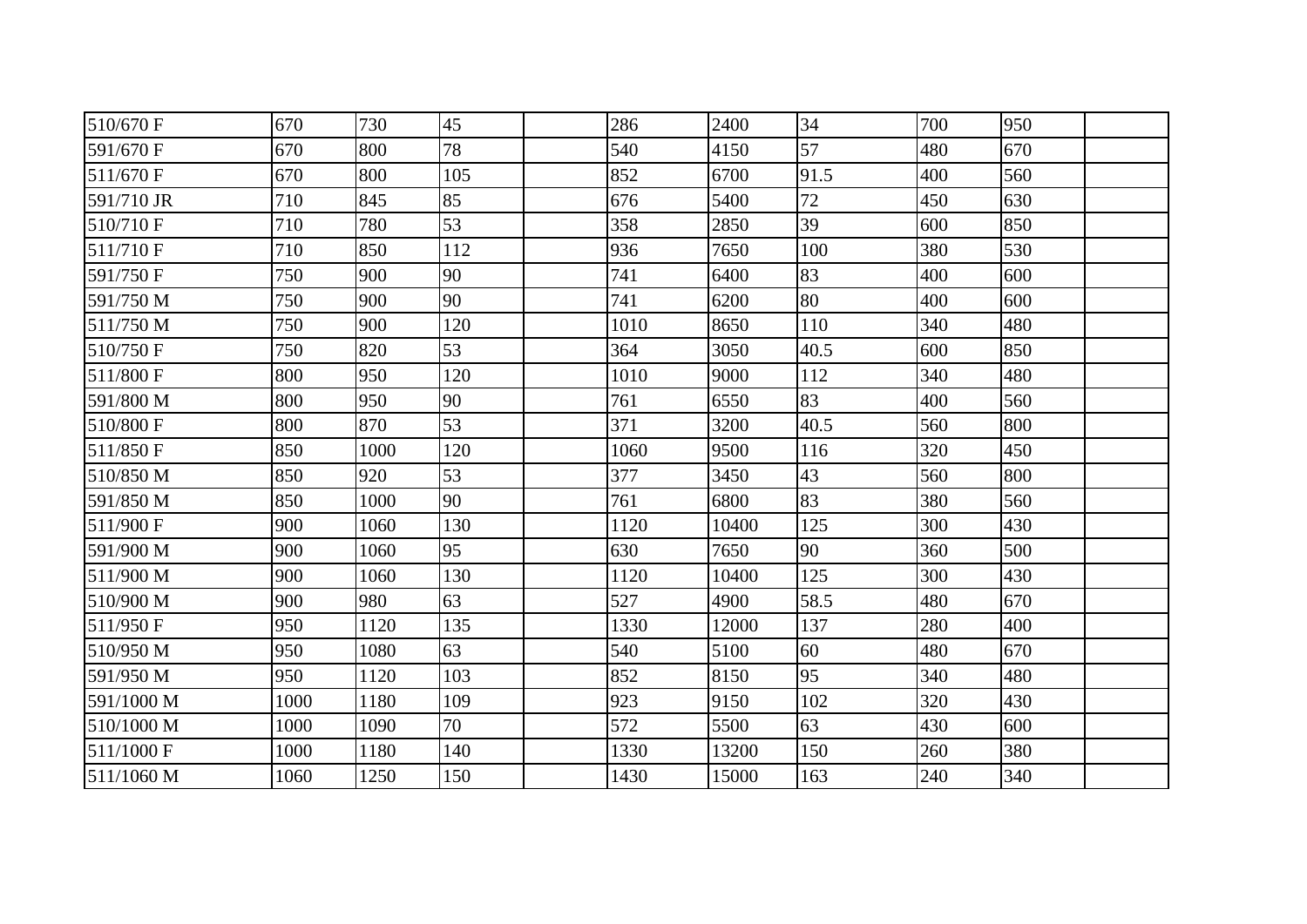| 591/1060 F           | 1060 | 1250 | 115 | 1010 | 10400 | 112 | 300 | 400 |  |
|----------------------|------|------|-----|------|-------|-----|-----|-----|--|
| 510/1060 M           | 1060 | 1150 | 70  | 572  | 5850  | 64  | 430 | 600 |  |
| $511/1120$ F         | 1120 | 1320 | 160 | 1530 | 16300 | 173 | 220 | 320 |  |
| $511/1180$ F         | 1180 | 1400 | 175 | 1780 | 20000 | 204 | 200 | 280 |  |
| 351006 A             | 1250 | 1500 | 150 | 1430 | 16000 | 160 | 220 | 300 |  |
| <b>BD1B 351890 A</b> | 1380 | 1535 | 130 | 1330 | 16300 | 156 | 240 | 340 |  |
| 511/1400F            | 1400 | 1630 | 180 | 1820 | 2200  | 208 | 180 | 260 |  |





## No seat Washer Item

|       | No seat Washer Item |     |    | With Seat Washer Item |      |       |      |      |  |  |  |
|-------|---------------------|-----|----|-----------------------|------|-------|------|------|--|--|--|
| 52202 | 10                  | 32  | ∠∠ | 15.9                  | 25   | 0.915 | 5300 | 7500 |  |  |  |
| 52204 | ⊥J                  | 40  | 20 | 21.2                  | 37.5 | 1.4   | 4300 | 6000 |  |  |  |
| 52305 | 20                  |     |    | 34.5                  | 60   | 2.24  | 3200 | 4500 |  |  |  |
| 52205 | 20                  | 147 | 28 | 26.5                  | 50   | 1.86  | 3800 | 5300 |  |  |  |
| 52406 | 20                  | 70  | ΟŹ | 70.2                  | 122  | -4.5  | 2200 | 3200 |  |  |  |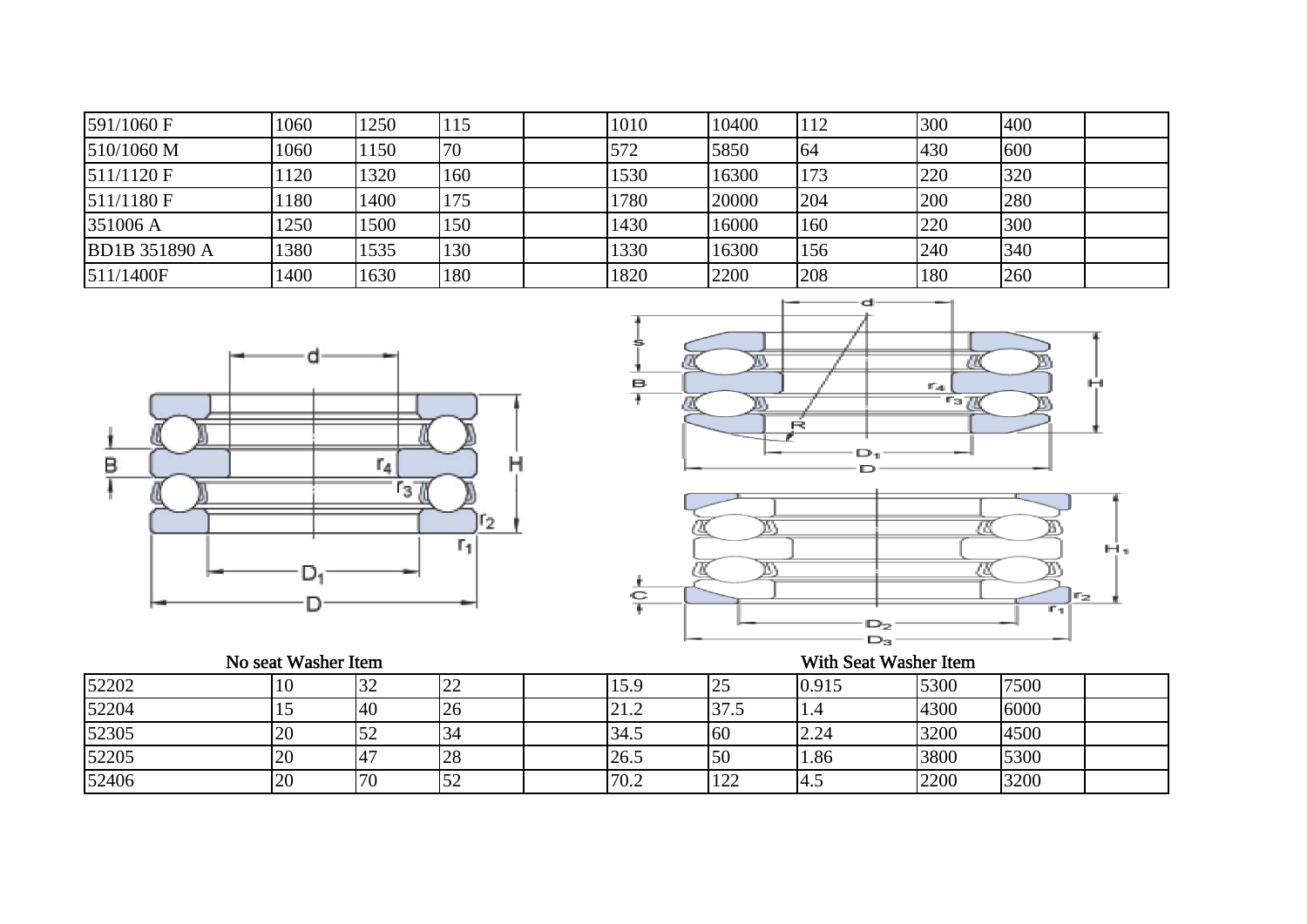| 52306 | 25              | 60              | 38              |    | 35.8 | 65.5 | 2.4  | 2800 | 4000 |              |
|-------|-----------------|-----------------|-----------------|----|------|------|------|------|------|--------------|
|       |                 |                 |                 |    |      |      |      |      |      |              |
| 52206 | 25              | 52              | 29              |    | 25.1 | 51   | 1.86 | 3600 | 5000 |              |
| 54306 | 25              | 60              | 41.3            | 46 | 35.8 | 65.5 | 2.4  | 2800 | 3800 | <b>U</b> 306 |
| 52407 | 25              | 80              | 59              |    | 76.1 | 137  | 5.1  | 2000 | 2800 |              |
| 54208 | 30              | 68              | 38.6            | 44 | 44.2 | 96.5 | 3.6  | 2800 | 3800 | <b>U</b> 208 |
| 54207 | 30              | 62              | 37.8            | 42 | 35.1 | 73.5 | 2.7  | 2800 | 4000 | <b>U</b> 207 |
| 52308 | 30              | 78              | 49              |    | 61.8 | 122  | 4.5  | 2200 | 3000 |              |
| 52307 | 30              | 68              | 44              |    | 49.4 | 96.5 | 3.55 | 2400 | 3400 |              |
| 54307 | 30              | 68              | 47.2            | 52 | 49.4 | 96.5 | 3.55 | 2400 | 3400 | <b>U</b> 307 |
| 52408 | 30              | 90              | 65              |    | 95.6 | 183  | 6.8  | 1800 | 2400 |              |
| 52207 | 30              | 62              | 34              |    | 35.1 | 73.5 | 2.7  | 3000 | 4300 |              |
| 52208 | 30              | 68              | 36              |    | 44.2 | 96.5 | 3.6  | 2800 | 3800 |              |
| 54308 | 30              | 78              | 54.1            | 59 | 61.8 | 122  | 4.5  | 2200 | 3000 | <b>U</b> 308 |
| 52409 | 35              | 100             | 72              |    | 124  | 240  | 9    | 1600 | 2200 |              |
| 52309 | 35              | 85              | 52              |    | 76.1 | 153  | 5.6  | 2000 | 2800 |              |
| 54409 | 35              | 100             | 78.9            | 86 | 124  | 240  | 9    | 1500 | 2000 | <b>U</b> 409 |
| 54209 | 35              | 73              | 39.6            | 45 | 39   | 86.5 | 3.2  | 2600 | 3600 | <b>U</b> 209 |
| 52209 | $\overline{35}$ | 73              | 37              |    | 39   | 86.5 | 3.2  | 2600 | 3600 |              |
| 54309 | 35              | 85              | 56.2            | 62 | 76.1 | 153  | 5.6  | 1900 | 2800 | <b>U</b> 309 |
| 54310 | 40              | $\overline{95}$ | 64.7            | 70 | 81.9 | 170  | 6.3  | 1700 | 2400 | <b>U</b> 310 |
| 52210 | 40              | 78              | 39              |    | 49.4 | 116  | 4.3  | 2400 | 3400 |              |
| 52310 | 40              | 95              | 58              |    | 81.9 | 170  | 6.3  | 1800 | 2600 |              |
| 54410 | 40              | 110             | 83.2            | 92 | 148  | 305  | 11.4 | 1400 | 1900 | U 410        |
| 52411 | 45              | 120             | 87              |    | 195  | 400  | 14.6 | 1300 | 1800 |              |
| 52211 | $\overline{45}$ | 90              | $\overline{45}$ |    | 58.5 | 134  | 4.9  | 2200 | 3000 |              |
| 54211 | 45              | 90              | 49.6            | 55 | 58.5 | 134  | 4.9  | 2200 | 3000 | U 211        |
| 52311 | 45              | 105             | 64              |    | 101  | 224  | 8.3  | 1600 | 2200 |              |
| 52212 | 50              | 95              | 46              |    | 59.2 | 140  | 5.1  | 2000 | 2800 |              |
| 54312 | 50              | 110             | 70.7            | 78 | 101  | 224  | 8.3  | 1500 | 2200 | <b>U312</b>  |